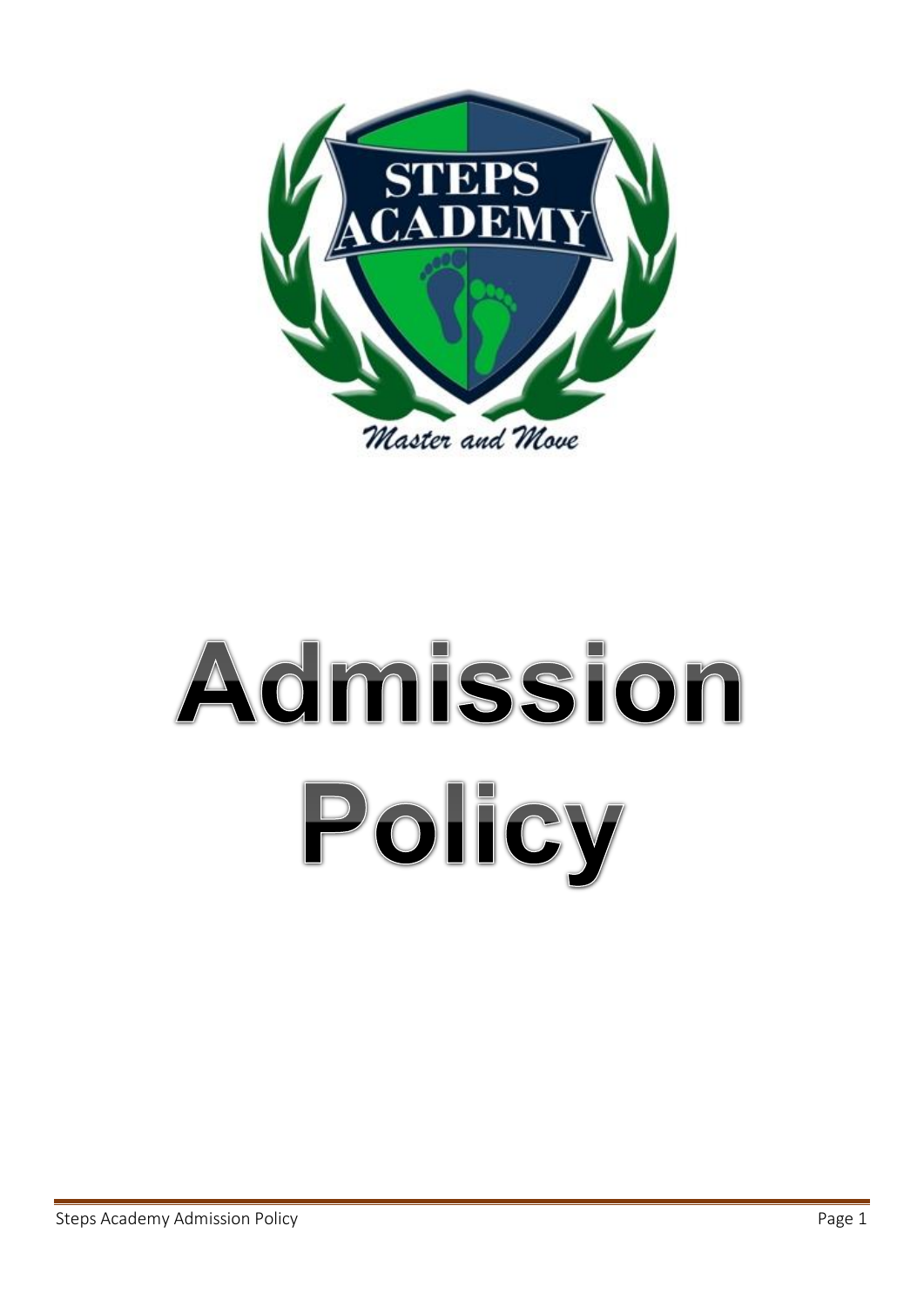#### **STEPS ACADEMY ADMISSION POLICY**

#### **1. GENERAL**

1.1. This policy was determined by the Directors of Steps Academy in consultation with the PLC of STEPS ACADEMY in accordance with Section 5(5) of South African Schools Act (Act No. 84 of 1996, as amended).

1.2. This policy was developed and adopted by the PLC of the School in 2017 in line with applicable laws. The Board of Governors and the PLC of the STEPS ACADEMY reserves its rights to amend this policy.

1.3. This policy shall always be interpreted and applied in a manner that protects and promotes the best interests of all learners concerned.

1.4. For the purposes of this policy, "parent" means the biological parent, legal guardian, adoptive parent and any other person who is legally responsible for the learner's education and who has the legal authority to apply for admission to the School.

1.5. For the purposes of this policy, a learner will be of school-going age.

1.6. All admission applications and related queries should be directed to the Principal's /Director's Office.

| Principals(Directors)    | Mr A Govender / Mrs P Iyman              |
|--------------------------|------------------------------------------|
| Secretary in the Office  | Ruth / Natalie                           |
| <b>Telephone Numbers</b> | 011 - 791 9090<br>011 - 791 3377         |
| <b>Email Address</b>     | stepsacademyoffice@gmail.com             |
| <b>Postal Address</b>    | 133 Randpark Drive, Randpark Ridge, 2169 |
| <b>Physical Address</b>  | 1 Malope Road, Randpark Ridge, 2169      |

#### **2. COMMITMENT TO FAIR PRACTICES**

2.1. The School aims to provide an environment where the race, language, culture and religion of each learner do not act as unreasonable barriers to him accessing or progressing in any aspect of school life.

2.2. The School is committed to ensuring that no form of unfair discrimination against any applicant is practiced during the School's admission process.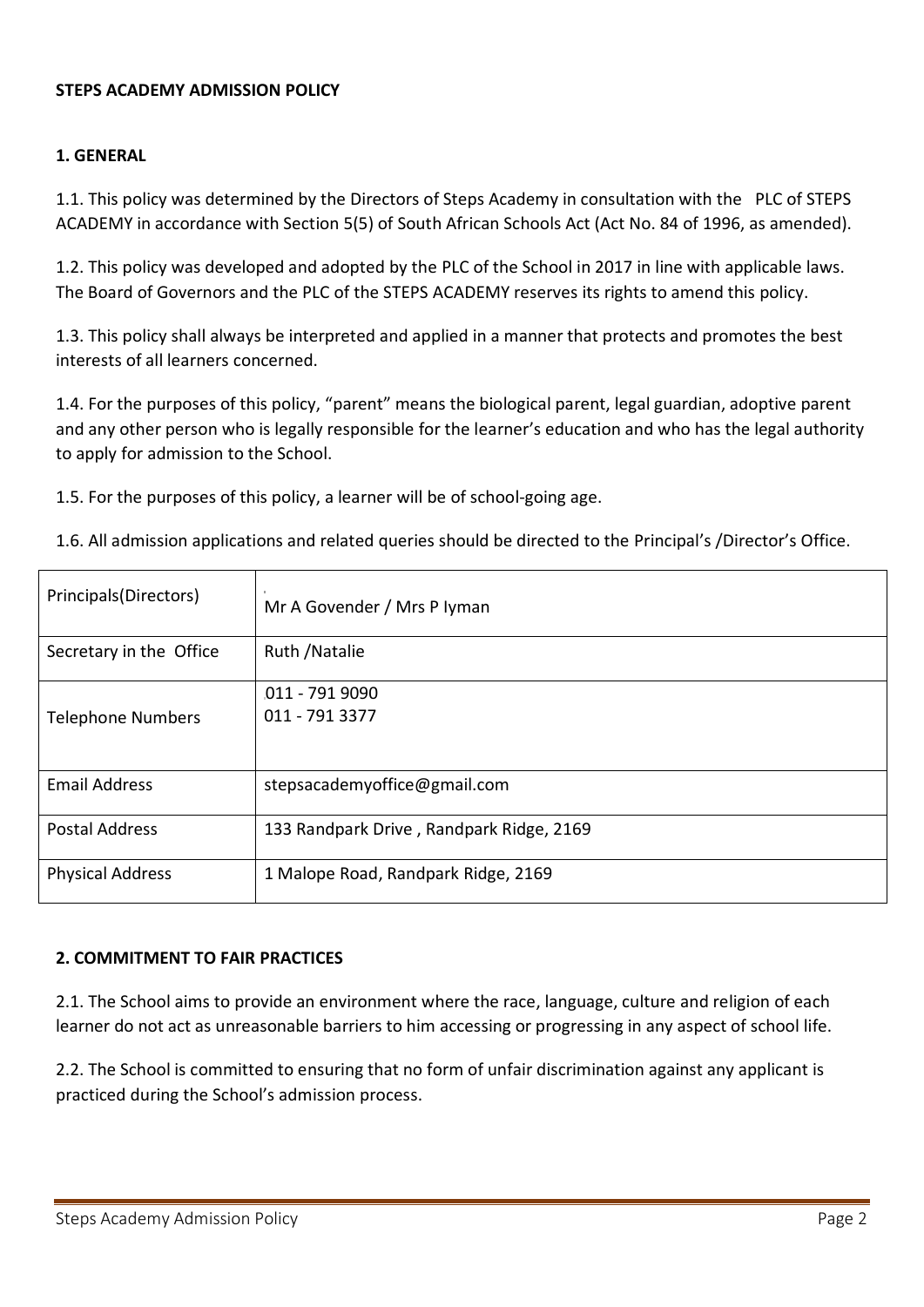2.3. Steps Academy (an independent school with no funding from the Education Department) reserves the right to exclude learners from the school official programme after all due process have been followed and all avenues to recover school fees have been exhausted.

2.5. For the purposes of this policy, the official school programme shall include all academic, sporting, cultural, service and social activities offered by the School.

# **3. LANGUAGE OF LEARNING AND TEACHING**

3.1. The language of learning and teaching at STEPS ACADEMY is English as stated in the Language policy of the school.

3.2. The medium of instruction at STEPS ACDEMY is English and the language of assessment is also English except for subjects like French and Afrikaans.

3.3. Each applicant for admission to the School must indicate on the prescribed admission application form the preferred second language of learning and teaching for the learner to assist the School in making adequate organizational arrangements.

# **4. CAPACITY OF THE SCHOOL / CLASS SIZE**

4.1. The Directors in consultation with the PLC of the School has determined the total capacity of the school shall be determined by the following relevant factors, including but not limited to the following.

The number of classrooms in the School;

The size of each classroom in the School;

The number of teachers available at the School;

The financial capacity of the School;

The need to provide all teaching staff with a common area and a work area on the premises of the School;

The need for designated work areas for the exclusive use of the School's administration, management and maintenance teams;

- 4.2 The staff student ratio is 1:10
- 4.3. The capacity of the School may be adjusted by the PLC (Parent Liaison Committee) of the School in line with any changes that are effected to or directed at the financial capacity, infrastructure, curriculum programme and personnel of the School from time to time.

## **5. CRITERIA FOR ADMISSION**

5.1. The selection of learners for admission to the School shall be based on an assessment of the following factors (in no particular order):

5.1.1. Whether a complete admission application (being a complete set of all documentation and information requested in terms of clause 8 below) has been submitted;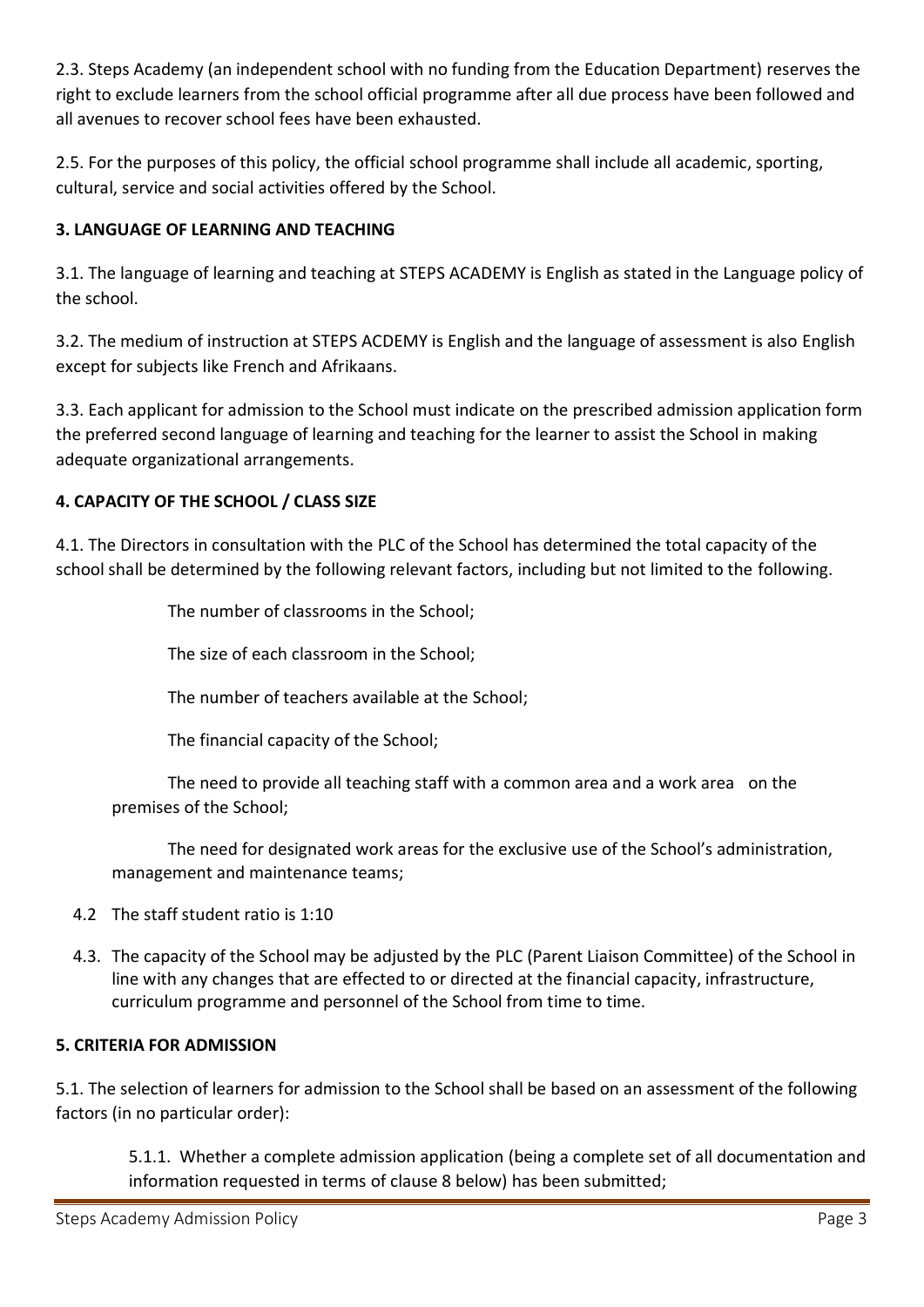5.1.2. Whether the learner has met the promotion requirements for the grade immediately below the stage to which the admission application relates;

5.1.3. Whether there are places available at the School given the capacity of the School set out in clause 4 above;

5.1.4. Whether the School can meet the educational needs of the learner (including but not limited to any special education needs of the learner);

5.1.6. The willingness of the learner to participate in and add value to all areas of school life

5.1.7. Whether admission to the School would be in the best interests of the learner given that all learners are required to participate in the academic, sporting and cultural programme of the School and given the need to ensure that: the academic aptitude of the learner is appropriate for entry into the stage to which the admission application relates; and the learner will be able to balance the academic demands of the School with all other demands of the School.

5.1.8. Whether the learner will benefit from the programme of the School given his proficiency in English, being the language of learning and teaching at the School. The inability of a learner to communicate effectively in English may place an unreasonable limitation on his academic progress at the School and could therefore result in the learner not being admitted to the School.

5.19. Whether the transition from CAPS curriculum to the Cambridge curriculum will affect the learner adversely in terms of subject choice

5.2. Any learner who receives a scholarship or bursary of any kind that is recognized by the School and that is conditional upon him attending the School must meet the criteria for admission set out above.

5.3. The PLC of the School has determined that the Principal shall have the discretion to admit learners subject to the provisions of this policy. The absence or presence of any of the factors set out in clause 5.1 above does not mean that a learner will be refused or guaranteed admission to the School.

# **6. CRITERIA FOR SELECTION WHERE THE SCHOOL IS OVERSUBSCRIBED**

6. Where the number of applicants exceeds the number of places available at the School or in a particular stage, applicants who meet the criteria for admission set out in clause 5 above will be considered and placed on a waiting list. Steps Academy will notify the parents when a place becomes available.

# **8. DOCUMENTS AND INFORMATION REQUIRED FOR THE ADMISSION OF A LEARNER**

8.1. All applications for admission to the School must be made in writing and may be submitted by hand and/or emailed. The following documents must be submitted on or before the closing date:

8.1.1. The School's prescribed application form completed and signed by the learner's parents (a copy of which is available from the School office). In the case of divorced or separated parents who are responsible for the learner's education and who have the legal authority to apply for admission to the School, it is the responsibility of the parent applying at the School to obtain a signed copy of the application form from their divorced or separated partner. Should the written consent of their divorced or separated partner not be required or not be possible to obtain, the parent applying at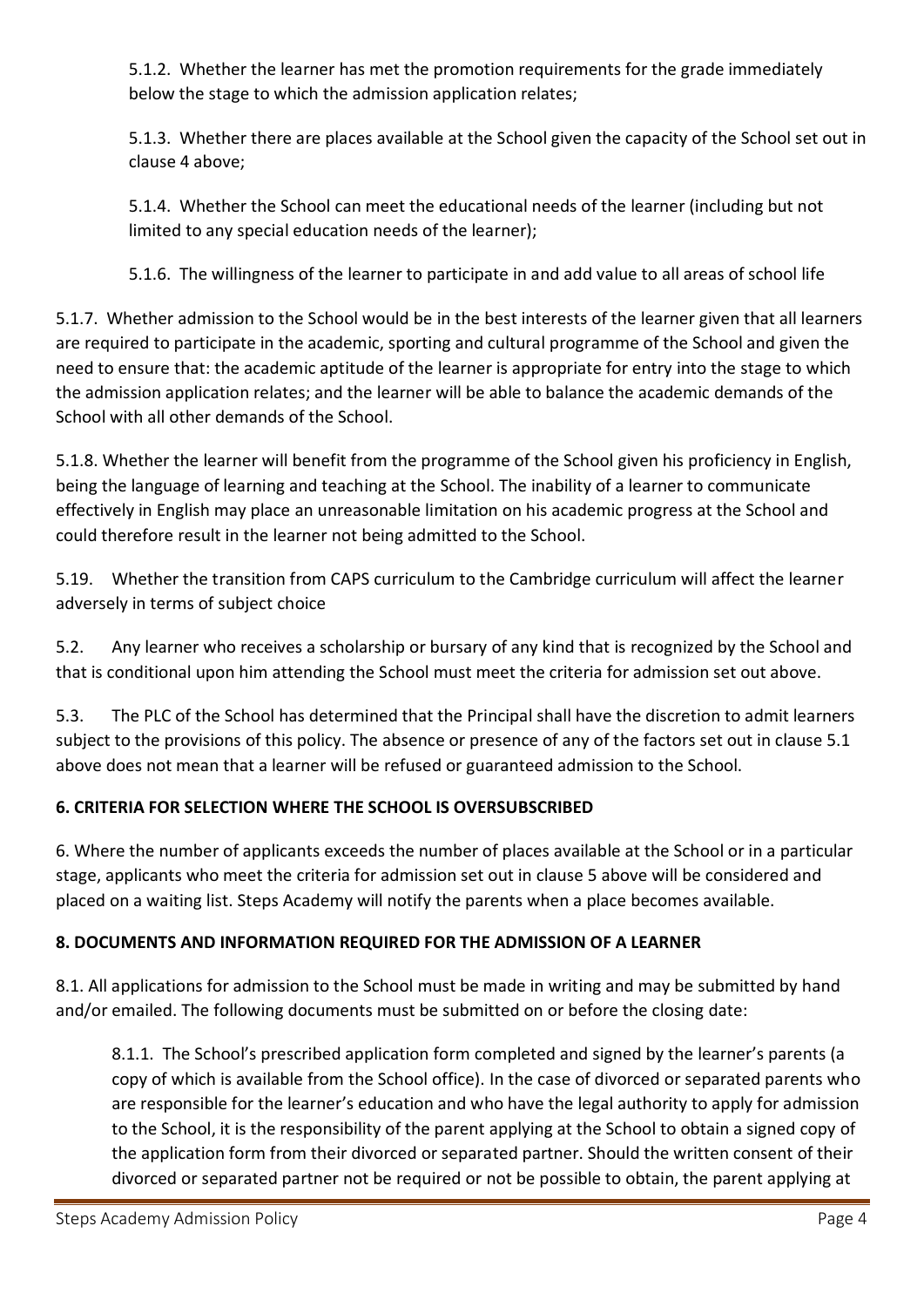the School must provide written proof of this fact (e.g. consent paper / order of court / written affidavit signed before a Commissioner of Oaths, which document must explain why such consent is not required or cannot be provided).

8.1.2. A copy of the learner's birth certificate/ID card. Where a copy of the learner's birth certificate/ID card is unavailable at the time that the admission application is submitted, the School may admit the learner to the relevant stage, provided that the applicant provides written proof that application has been made to the Department of Home Affairs or other relevant authority for the learner's birth certificate;

8.1.3. Proof that the learner has been immunized against the following communicable diseases:

- . Polio
- . Measles
- . Tuberculosis
- . Diphtheria
- . Tetanus
- . Hepatitis B

If proof of immunization cannot be provided, parents must seek guidance from the School on how to arrange for the learner to be immunized. Once proof of immunization is obtained and submitted to the School, the application for admission in question will be processed;

8.1.4. An original transfer card together with the last academic report for the learner where he/she is transferring from one school (independent or public) to the School. Should the transfer card be unavailable, the applicant must provide the

A written affidavit of the parent signed before a Commissioner of Oaths (stating the reason for not having a transfer card and the grade the learner attended at the previous school)

8.1.5. A copy of the academic report and any report that will assist the School in understanding the educational needs of the learner, including, for example, physiotherapy reports, speech reports, occupational therapy reports and remedial reports; and

8.1.6. Proof of the residential address(es) of the learner and both parents (which proof may include a copy of a title deed, existing lease agreement and/or utility bill or bank statement not older than three months).

8.2. Please note that it is an offence to provide false information regarding the age of a child.

8.3. The School reserves its rights to verify all information and documentation supplied by an applicant for admission and reserves its rights to take legal action against any applicant who intentionally provides false information and documentation.

8.5. Learners who are moving from a home school environment to the School need to submit all documents listed above, except the transfer card.

8.6. Learners who are not citizens of South Africa and whose parents are in possession of a permit for temporary or permanent residence issued by the Department of Home Affairs or whose parents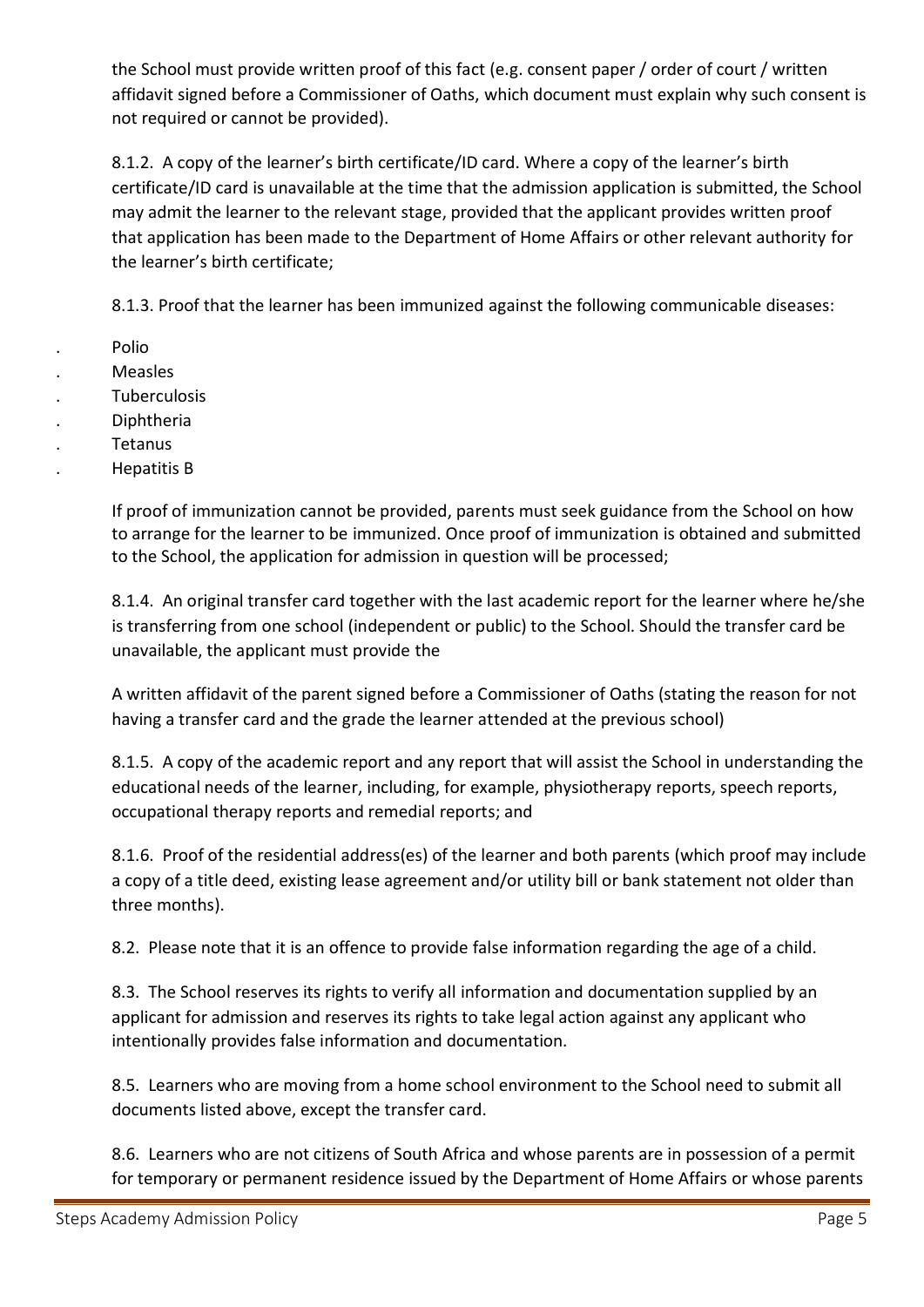have been recognized as refugees and are in possession of a permit issued in terms of the Refugees Act (No. 130 of 1998, as amended) may apply for admission to the School provided that all documents listed above are submitted as part of the admission application with proof that the parents have taken formal steps to legalize their stay in South Africa. All documents listed above must be submitted as part of the admission application, as well as a certified copy of the parents' residence permit(s).

## **9. SCHOOL FEES**

9.1. The PLC of the School understands and accepts that:

9.1.1. STEPS ACADEMY is an Independent school with no funding from the Education Department and functions as a Business.

9.1.2. the School shall therefore take all reasonable measures within its means to improve the quality of education provided by the School;

9.1.3. the School is required to raise additional funds through the active involvement of parents

9.1.4. school fees payable in respect of each learner admitted to the School shall be determined by Directors of the School in consultation with the PLC

9.2. Where an application for admission to the School is successful and the applicant accepts the place offered, the parents concerned are under a statutory duty to pay the relevant deposit and advance school fees

9.3.A schedule of the annual school fees payable to the School for the relevant year of admission is attached / included in the admission application form and is also available from the office at the School.

9.4. Steps Academy being a school that follows the Cambridge curriculum will entail learners paying additional external examination fees at IGCSE and A level as determined by CIE for the calendar year.

9.5. Parents do not have the right to apply for an exemption from paying the annual school fees seeing that STEPS ACADEMY is an Independent school run as a business.

### **DATE FOR ADMISSION APPLICATIONS**

10.1. All applications for admission to any stage offered by the School may be submitted at any time during the school year and will be considered in accordance with the admission criteria set out in this policy as and when a place in the relevant stage becomes available.

### **11. PROCESS TO BE FOLLOWED**

11.1. the School will process all applications as follows:

11.1.1. The School will consider all admission applications received to determine whether the learners concerned are eligible for admission to the School in terms of the admissions criteria set out in clause 5 above;